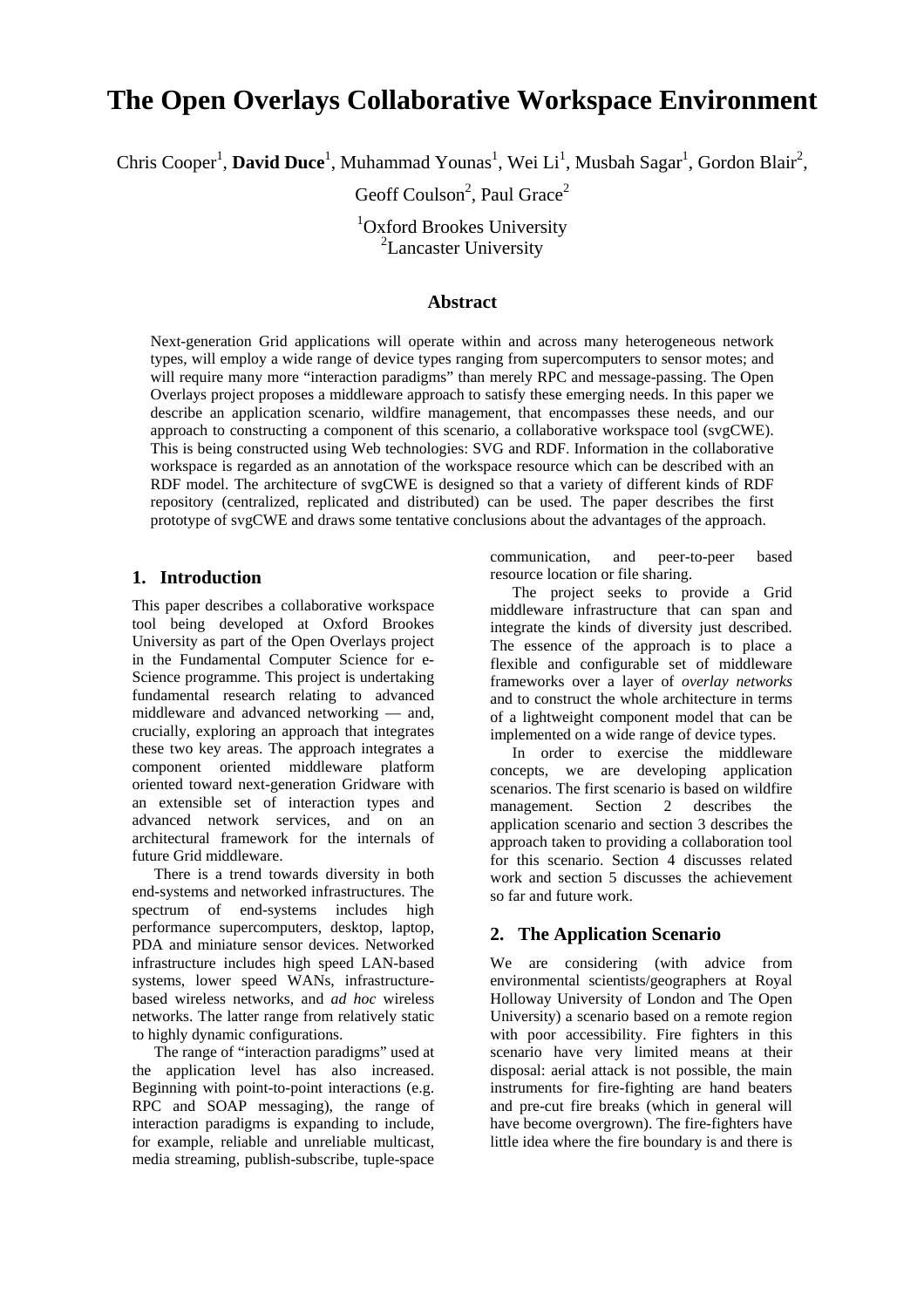no communication between different groups of fighters.

In the scenario, we posit a number of advances. Fire fighters carry PDA-like devices which can present data, video and audio information; these devices enable communication with other fire fighters and those directing operations (controllers). The locations of these devices, hence the locations of fire fighters are known.

We also posit the availability of sensors to provide information for controllers: in particular mobile cameras (for example attached to the PDAs carried by fire fighters) to give controllers a view of the fire, but more importantly sensors for environmental conditions. The most important factor is wind velocity: magnitude and direction; though rainfall and moisture content of the combustile materials are also important parameters in determining how fire spreads. These sensors are assumed to be portable; more may be brought into play as necessary and they may be destroyed by the fire. They are assumed to communicate through radio, i.e. data gathering does not require human intervention. The locations of the sensors are assumed to be known. Portable environmental sensors are available now commercially (though not packaged in the way a full realisation of this scenario would require). Research in sensor networks is addressing questions such as selforganisation of *ad hoc* networks of sensors; questions that the Open Overlays middleware infrastructure is also addressing. Hence it is valuable to have a sensor component in the scenario.

The scenario also assumes the availability of simulations to predict the spread of the fire. There are a number of wildfire simulators available, for example Farsite (Faresite, 2005). Fire simulators in general are resource intensive and this gives a fixed Grid component to the scenario.

The scenario contains a number of different types of actors:

- Controllers (mobile and fixed). We assume<br>peer-to-peer rather than hierarchical peer-to-peer rather than relationships between controllers. Multiple controllers could be involved if the fire is large or crosses administrative boundaries. Controllers may have fixed or mobile locations.
- Field Worker (mobile). Field workers will have PDAs and their locations will be known. Field workers may split into different kinds of groups: for example, those

charged with fire-fighting and those charged with deploying sensors.

- Sensors (mobile portable).
	- o Environmental sensors: wind velocity magnitude and direction. Currently these are valuable resources and hence field workers would move them in response to changing conditions.
	- o Video cameras generating video streams. Video cameras may be portable (on the top of portable masts - moved around the site by field workers) or wearable (e.g. miner's helmet style).

The scenario contains a rich variety of types of communication:

- Audio: Telephone-like audio communication between field workers/controllers using PDA-like devices or computers.Video: Low rate video footage is exchanged between field workers and controllers.
- Location Information: Location of field workers (their PDAs); location of sensors (GPS information). Sensor Information: Video (see above), environmental conditions, wind velocity.
- Collaborative Workspace Environment: to support sharing ideas, issuing commands and helping decision making.

The scenario is completed by conceiving the fire-fighting groups and controllers as forming dynamic, mobile Grids, and the simulation facilities being provided by a dynamic Grid embedded in a wider fixed Grid infrastructure.

The scenario as described involves highly heterogeneous device and networking technologies, and it calls for a wide range of interaction paradigms, for example reliable *ad hoc* multicast for command propagation, stream-based multicast for group audio communication, publish-subscribe for sensor data collection, SOAP-based messaging for communication with objects in the fixed Grid, *etc*.

Figure 1 shows a mock-up of the kind of display that might be presented to a controller, showing the locations of controllers, field workers and sensors, overlaid on a map of the affected region.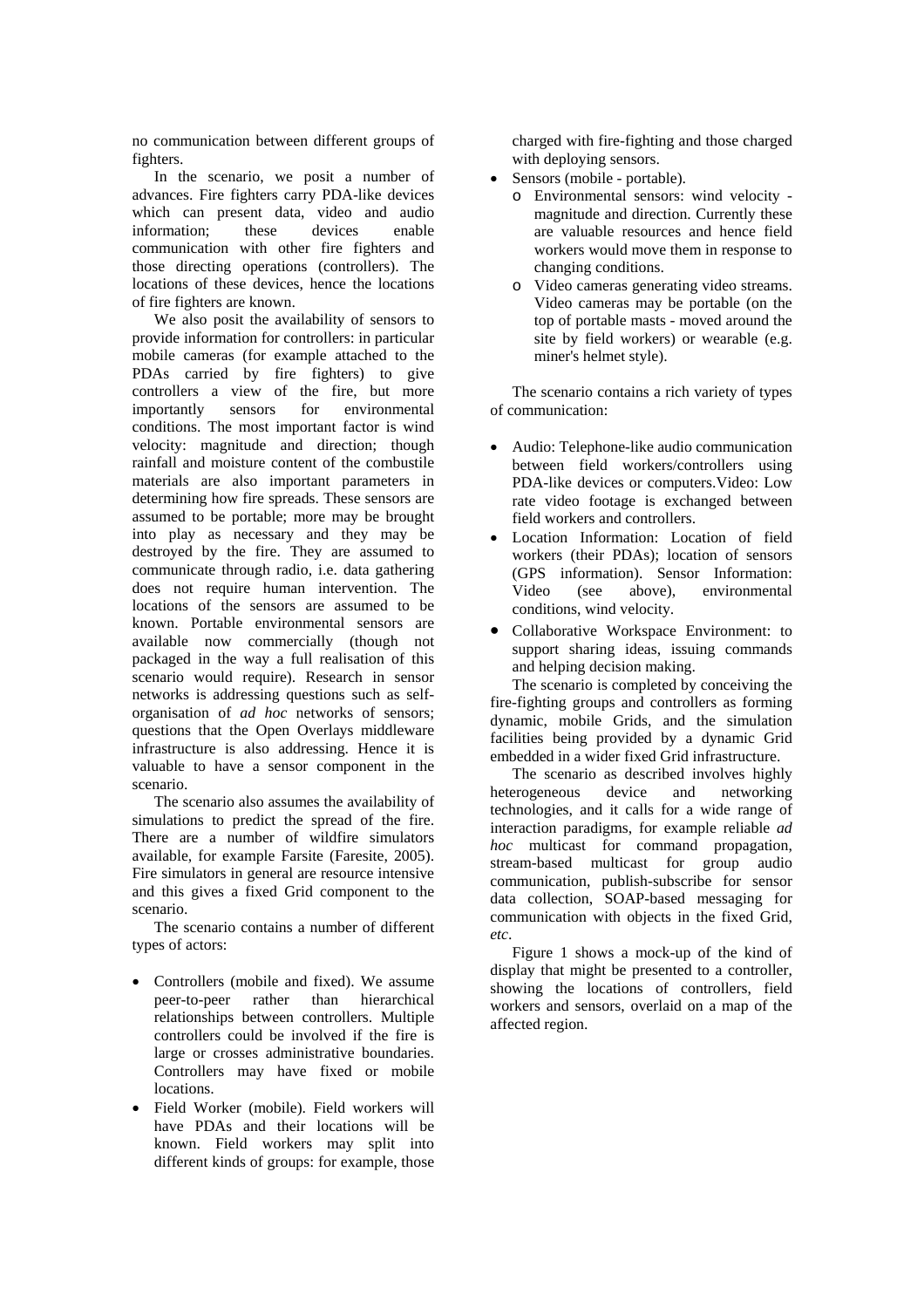

**Figure 1:** Mock-up of a controller's display

A key requirement is the ability to share such visual presentations between the human actors in the scenario, the controllers and field workers. This is the function of the collaborative workspace tool (svgCWE) that is the focus of this paper. svgCWE provides the basis for graphical communication between controllers, controllers and field workers, and field worker to field worker. svgCWE is used to present maps overlaid with visualizations of sensor information (including positions of actors), and output from simulations. Controllers and field workers need to be able to sketch on the drawing surface, for example to give an estimate of the local fire boundary, to highlight particular features, or to suggest changes to how resources are deployed.

In addition to the collaborative workspace tool, the scenario includes audio and video tools which will be assembled from existing components.

# **3. svgCWE Architecture and Implementation**

The collaborative workspace tool is being developed using a variety of Web technologies, the main ones being Scalable Vector Graphics (SVG) and the Resource Description Framework (RDF). SVG is an XML application (markup language) for 2D graphics, providing a rich set of 2D drawing primitives and attributes, transformations and animation capabilities. RDF is essentially a data model. The basic building block of RDF is a statement asserting that a resource (the *subject*) has a given property (the *predicate*) with a given value (the *object*). It is one of the Web technologies at the core of the so-called Semantic Web (Antoniou and van Harmelen, 2004). RDF makes no assumptions about the domain to which it is applied. The vocabulary used in RDF data models can be expressed in a schema language called RDF Schema (RDFS) or in more comprehensive languages such as the Web Ontology Language (OWL). Query languages for RDF data models are emerging.

SVG is used to represent graphical information for display in the workspace, which may be provided by any of the actors using the workspace and by applications. The design relies on one key idea: the notion that all information in the workspace is an annotation of the workspace that can be represented as an RDF triple stored in an RDF repository. Appropriate information for each actor (e.g. field worker or controller) can be displayed in the actor's workspace (effectively the result of a query of the triple store) and the content of the workspace can be replayed.

A snapshot of the first version of svgCWE is shown in figure 2. This shows a background map with sketched annotations highlighting particular features.



**Figure 2:** Snapshot of svgCWE

# **3.1 The RDF data model**

The initial design of svgCWE associates a single workspace with a single group. Within a workspace, information is structured as a set of contexts. A context consists of background information provided by the application (for example a map, or the output of a simulation), and sketch annotation created by the members of the group.

The essence of the approach taken is that the workspace of a collaborative group is considered to be a web resource. Each member of the group has their own view of the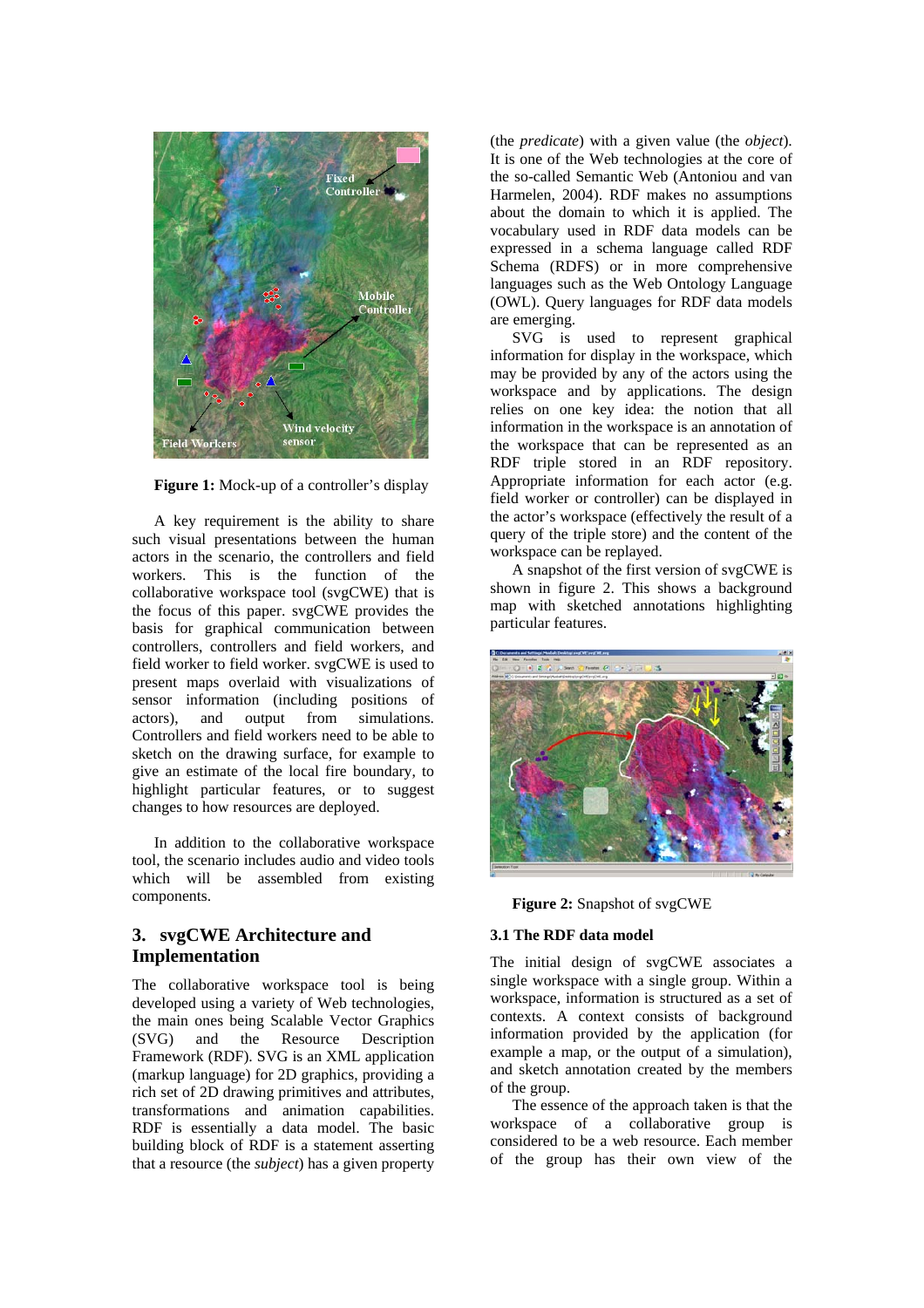workspace. Members can add display information in their view which is then transmitted to the views of the other members of the group.

RDF is used to describe both the content and history of a workspace, the latter to facilitate replay. The structure of the RDF model is evolving. Figure 3 shows the RDF class structure used in the initial prototype.



**Figure 3**: RDF class Structure

Classes are defined to represent persons, groups, workspaces, contexts within workspaces, history nodes (which record changes to the content of the workspace), and graphical fragments (elements of graphical content within the workspace). Properties are defined to relate, for example, graphical fragment to history node, history node to contex, and context to workspace. For further details of this structure see Cooper *et al.*, 2005.

Whenever a change is made to the content of the workspace, for example by a member sketching on the workspace, the change is recorded as a history node object that is linked by a history-of assertion to the appropriate context. An RDF/XML representation of a history node is shown below.

<svgcwe:HistoryNode> <svgcwe:svgFragment rdf:parseType="Literal" xmlns:svgcwe="..."> </svgcwe:svgFragment> <svgcwe:fillColor>turquoise </svgcwe:fillColor>  $\leq$ geom2d:x>25 $\leq$ /geom2d:x> <geom2d:width>300</geom2d:width> <geom2d:y>50</geom2d:y> <geom2d:height>400</geom2d:height> <svgcwe:timestamp>2005-01-28T20:00:00Z </svgcwe:timestamp> <svgcwe:history-of rdf:nodeID="A0"/> <dc:creator rdf:resource= "http://svgcwe/person/1"/> </svgcwe:HistoryNode>

The history node contains assertions about the graphical content of the sketch (in fact the object of the assertion is a piece of SVG markup that represents the sketch), assertions about the geometrical properties of the sketch, the creator of the sketch and a timestamp.

Geometrical properties are expressed using an RDF vocabulary called RDFGeom (Goad, 2004) which is closely related to the way geometry is expressed in SVG.

RDF content can be retrieved using an RDF query language such as RDQL. For example a query to find the timestamp, type, and geometric attributes of all the history nodes created by Fred Smith which make assertions about the workspace identified by the URI http://svgcwe/ws/1 could be written as follows.

SELECT ?date, ?t, ?x, ?y, ?w, ?h WHERE

 (?c svgcwe:context-of <http://svgcwe/ws/1>) (?geom svgcwe:content-of ?c) (?geom rdf:type ?t) (?g svgcwe:history-of ?geom)  $($ ?g geom2d:x ?x)  $($ ?g geom $2d$ :v ?v) (?g geom2d:width ?w) (?g geom2d:height ?h) (?g dc:creator ?person) (?g svgcwe:timestamp ?date) (?person foaf:name "Fred Smith")

USING ….

The SELECT statement identifies the variables to return. The WHERE clause describes the graph patterns to match. Variable names are prefixed by '?'. Where the same variable name is used in different patterns, the value of the variable must be the same in each triple pattern for a successful match. The USING statement expands the namespace abbreviations (svgcwe etc.) and has been omitted.

The approach is extensible. For example we could easily add assertions about the location of each member of a group and then search for history nodes created by members within a particular region. For example the query: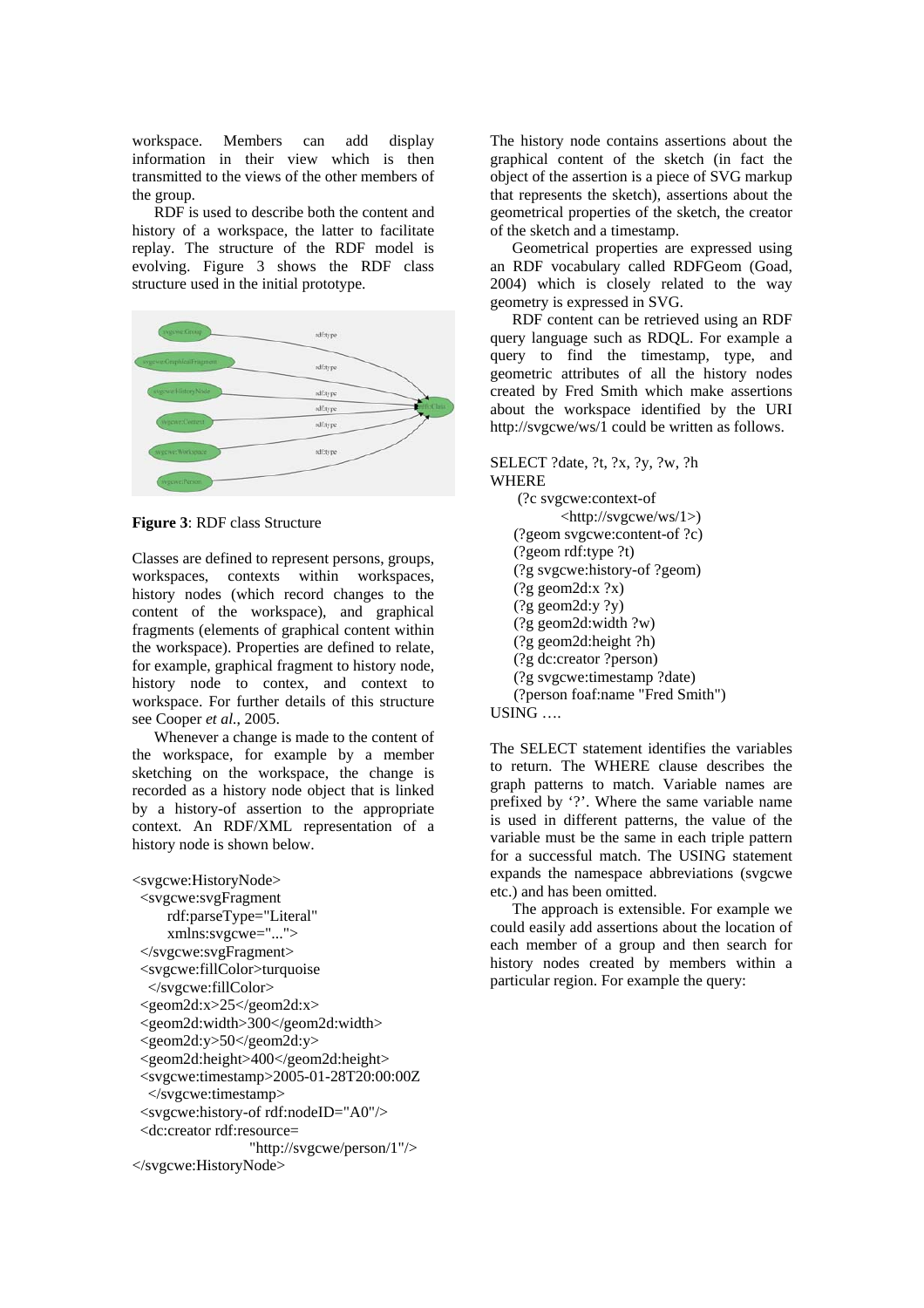```
SELECT ?xloc ?yloc ?date ?t, ?x, ?y, ?w, ?h 
WHERE 
    (?c svgcwe:context-of 
        <http://svgcwe/ws/1>) 
    (?geom svgcwe:content-of ?c) 
    (?geom rdf:type ?t) 
    (?g svgcwe:history-of ?geom) 
   (?g geom2d:x ?x)
   (?g geom2d:y ?y)
    (?g geom2d:width ?w) 
    (?g geom2d:height ?h) 
    (?g svgcwe:timestamp ?date) 
    (?g dc:creator ?p) 
    (?p svgcwe:location-x ?xloc) 
    (?p svgcwe:location-y ?yloc) 
AND 
     ?xloc>=200 && ?xloc<=300 && 
   ?yloc>=200 && ?yloc<=400
```
would search for history nodes created by any member located in the region 200 to 300 in x and 200 to 400 in y. The AND clause filters tuples that satisfy the WHERE clause based on the values of the location-x and location-y properties.

The development of the RDF data model has been based on the Jena RDF toolkit (Jena, 2005) which supports the RDOL query language. W<sub>3</sub>C are standardising an RDF query language called SPARQL and this may be used in later work.

In Cooper *et al*. (2005) we discuss how this approach extends to dealing with application level queries such as "show all the firebreaks in a given region". It is clear that other kinds of sensor data, not just location information, can also fit into this general structure.

#### **3.2 The Gridkit architecture**

The architecture of svgCWE fits into the context defined by the Open Overlays architecture called Gridkit (Grace *et al.*, 2004; Coulson *et al.*, 2005). The Gridkit architecture is illustrated in figure 4. The following description focuses on the important points for the svgCWE architecture description in section 3.3.



**Figure 4:** The Gridkit architecture

Gridkit is built in terms of a component model called OpenCOM v2, which employs a minimal runtime environment to support the loading and binding of lightweight software components. The layer above OpenCOM is a framework to support the deployment of overlay networks. The vertical frameworks above this provide functionality in a number of areas. The top layer provides XML/SOAP/WSDL-based APIs to the underlying frameworks.

The OpenCOM component model is shown in figure 5.



**Figure 5:** The OpenCOM component model

Components are language-independent encapsulated units of functionality and deployment that interact with other components exclusively through *interfaces* and *receptacles*.

For the svgCWE architecture description in section 3.3, it is the notions of receptacle, interface and *binding* that are important. Interfaces are expressed in terms of sets of operation signatures and associated datatypes. Components can support multiple interfaces: this is useful in embodying separations of concern (e.g. between base functionality and component management). Receptacles are *required* interfaces that are used to make explicit the dependencies of a component on other components. Finally, bindings are associations between a single interface and a single receptacle.

#### **3.3 The svgCWE architecture**

The current svgCWE architecture is shown in figure 6. svgCWE is split into two components, the client and the communication manager. The former is responsible for the user interface and presentation, the latter handles communication between participants. Each participant has their own copy of the client and communication manager components. The points to note are the bindings between the svgCWE client and communication component, and between the communications component and RDF repository and group abstraction interface over Gridkit. The group abstraction receptacle and RDF repository receptacle ensure that the svgCWE components are agnostic to the kind of overlay used to realize group communication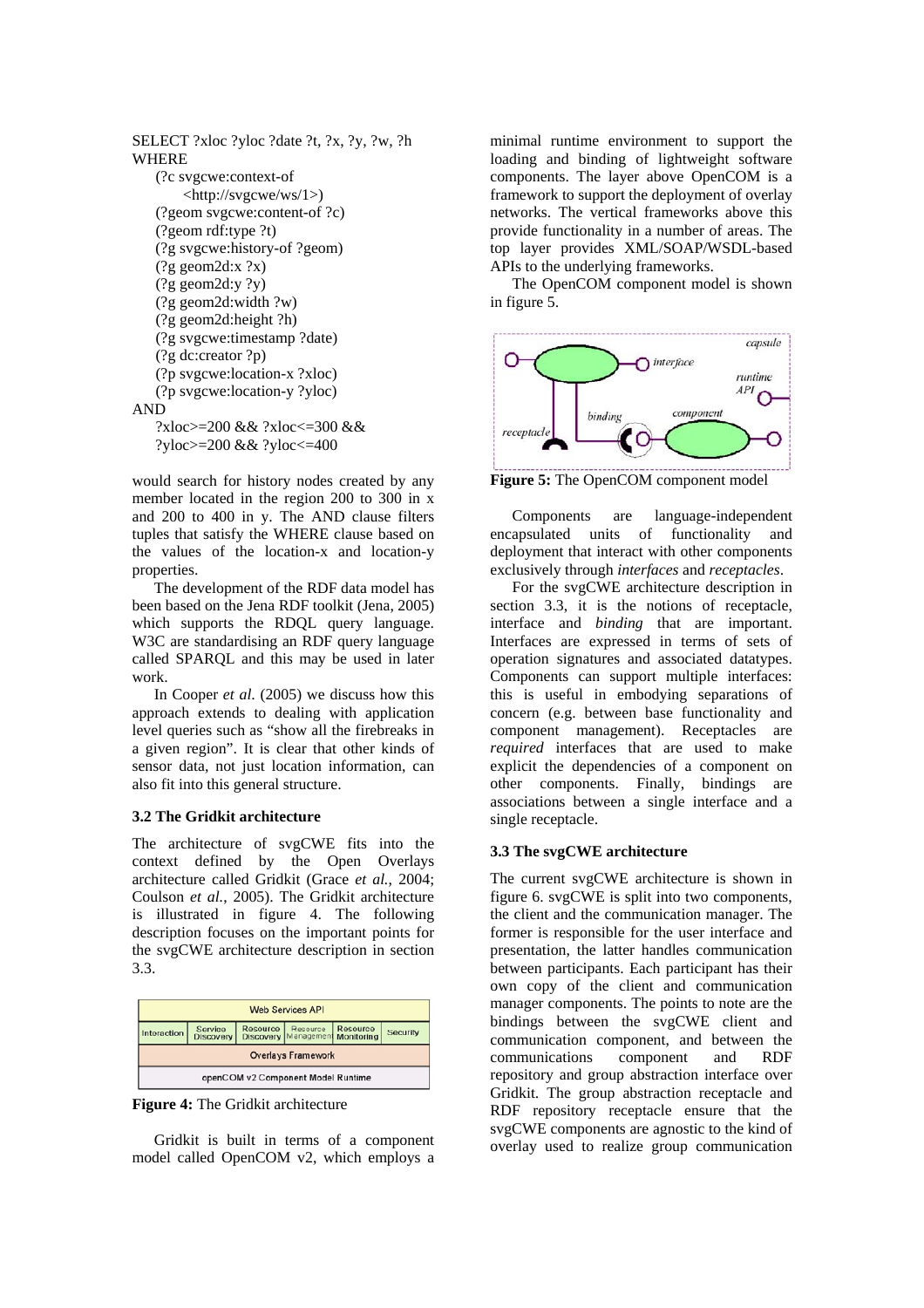and the kind of RDF repository used (e.g. centralized, replicated, or distributed).

The svgCWE client is based on HotDraw (Johnson, 1992), a framework for structured drawing editors, originally developed in SmallTalk, but later ported to Java (Java HotDraw, 2005). A subset of the code has been ported to JavaScript to provide the foundation for svgCWE. We have developed an extensive set of JavaScript libraries which implement appropriate parts of the Java Foundation Classes and JavaSwing classes in order to provide GUI support (Sagar *et al.*, 2005).



**Figure 6:** The svgCWE architecture

The svgCWE client can run either within a Web browser with appropriate SVG and JavaScript support, or as a Java component using the Batik SVG Java engine (which includes JavaScript support).

Communication between Java and JavaScript is achieved through a communication manager class which is implemented in both languages and supports a simple transport interface with send and receive methods. When svgCWE is running in a Web browser the communication is mediated through a Web server proxy.

The group interaction interface facilitates dissemination of updates to relevant actors. The initial development has used a centralised RDF

repository, each member of a group having their own copy of the repository. We are also considering both a centralised repository and a locally developed distributed repository, based on distributed hash tables, inspired by RDFPeers (Cai and Frank, 2004). The middleware framework should allow the shared workspace to move seamlessly at run-time from a centralised implementation of the RDF repository to a distributed implementation.

# **4. Related Work**

Existing commercial products that support online collaboration such as an on-line meeting, typically use a client server architecture, with multiple clients accessing a single server. See Hassler (2004) for a recent review of commercial products. Such products typically provide audio/video conferencing, a shared whiteboard, and possibly application sharing. Architectures without a centralized server have been used for shared whiteboards, for example, wb (Floyd *et al*., 1997) which used a reliable multicast protocol to transmit the streams of timestamped drawing operations generated by each member to the other members. Earlier systems seem to have made a commitment to a particular distribution architecture, in the svgCWE/Open Overlays approach, we are exploring the possibility of plugging in either a centralized, replicated or distributed repository, allowing the architecture to be tailored to particular circumstances.

The svgCWE approach builds on the authors' earlier work in distributed and collaborative visualization. For a review of this area see Brodlie *et al.* (2004). Distributed collaborative visualization can be regarded as an example of application sharing. A particular concern is the level at which information is shared, for example as a rendered bitmap (using technologies such as VNC), as geometry or as application data (for example using a modular visualization environment such as NAG's IRIS Explorer). The svgCWE approach shares geometry, though since the geometry and application level data are regarded as resources, RDF statements can describe the relationships between them. From experience gained so far, this is a flexible and extensible approach, not least because the annotation is not "hard-wired" to the underlying resources, so different views of the application data can be built using different relationships. This is a strength of the RDF-based approach.

W3C's Annotea system (Kahan *et al*, 2001) used RDF to model annotations of documents as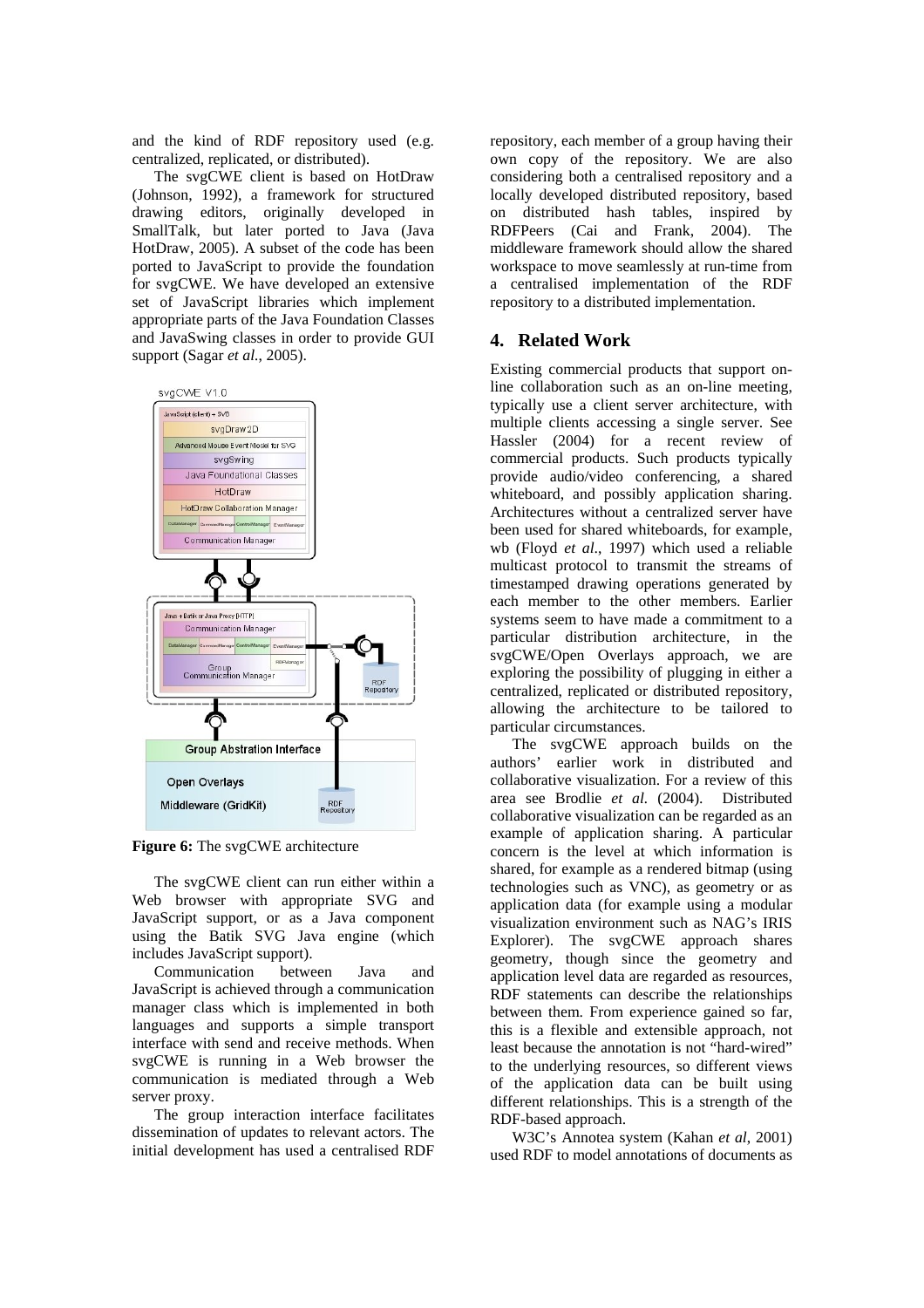a class of metadata. Annotations were viewed as statements made by an author about a document and could be stored externally to the document in one or more annotation servers. Users could query the annotation server to retrieve, modify or delete existing annotations and add new annotations. The Annotea approach influenced our early thinking in the development of svgCWE.

Turning to our use of SVG, Qiu, Carpenter and Fox (2003) describe a shared SVG browser. They describe the decomposition of the Batik browser based on the Model-View-Controller (MVC) paradigm. The view corresponds to the user interface and the model to a Web service interface. The model and view are linked by a publish/subscribe messaging system called NaradaBrokering. The preparation and interpretation of messages together with the messaging system correspond to the controller component. Collaboration is supported by replicating Web services and delivering events generated on a master view client to all instances of the model, which then service the associated view components. They also describe an alternative approach which is to use NaradaBrokering to multicast the messages from a single model instance to all collaborating view components. The svgCWE approach differs from this work in two respects: firstly the Open Overlays middleware infrastructure is very different to the NaradaBrokering infrastructure; secondly Qiu *et al.* were not exploring the use of RDF in their work.

SVG is gaining in popularity, not least in the mobile phone arena where many products are using SVG as the base rendering layer. The svgCWE approach might extend to such devices, if not immediately, then in the future as device performance and capabilities improve.

#### **5. Status and Future Work**

A first version of the svgCWE tool has been implemented and a first integration with Gridkit has been achieved. The integration with Gridkit is described in detail in Coulson *et al.* (2005). The HotDraw functionality required for svgCWE is functioning. At present each member of the workspace has their own local RDF repository (a replicated architecture). RDQL has been used experimentally to retrieve information from the RDF repository, but this has been done to try out RDF model structures and is not yet integrated with svgCWE. Collaborative sessions can be replayed from the RDF repositories in the prototype, but this is done by traversal of the triple store rather than by querying. Based on the experience so far, we are in the process of revising the RDF data model to incorporate application level concepts in a more systematic way than was done in the first approach described in this paper.

Future plans for svgCWE include experimenting with different kinds of RDF repositories, including DHT repositories, based on overlay plugins that have been developed in Gridkit.

We perceive the following benefits in our approach:

- SVG provides a convenient presentation environment for 2D graphics that is device-independent and can be built into stand-alone or Web based clients.
- RDF appears to provide a framework for managing the display of diverse kinds of information in a collaborative setting, where there will be relationships between the roles that actors take and the kinds of information that they require.
- RDF also provides a framework for expressing relationships between graphical and other kinds of information.
- Use of RDF also opens up the possibility for richer ways of managing graphical presentations in the future, for example through ontology-based semantic markup.

# **References**

Antoniou, G., van Harmelen, F. (2004). *A Semantic Web Primer*, The MIT Press. ISBN 0- 262-01210-3.

Brodlie, K.W., Duce, D.A., Gallop, J.R., Walton, J.P.R.B, Wood, J.D. (2004). "Distributed and Collaborative Visualization", *Computer Graphics Forum,* **23**(2), pp. 223-251.

Cooper, C, Duce, D., Younas, M., Li, W., Sagar, M., Blair, G., Coulson, G., Grace, P. (2005). "The Open Overlays Collaborative Workspace", *SVG Open 2005*. Proceedings available at http://www.svgopen.org/2005/

Coulson, G., Grace, P., Blair, G.S., Porter, B., Cai, W., Cooper, C., Duce, D., Younas, M., Sagar, M., Li, J. (2005). "Open Overlay Support for the Divergent Grid" to appear in *Proceedings of AHM 2005*.